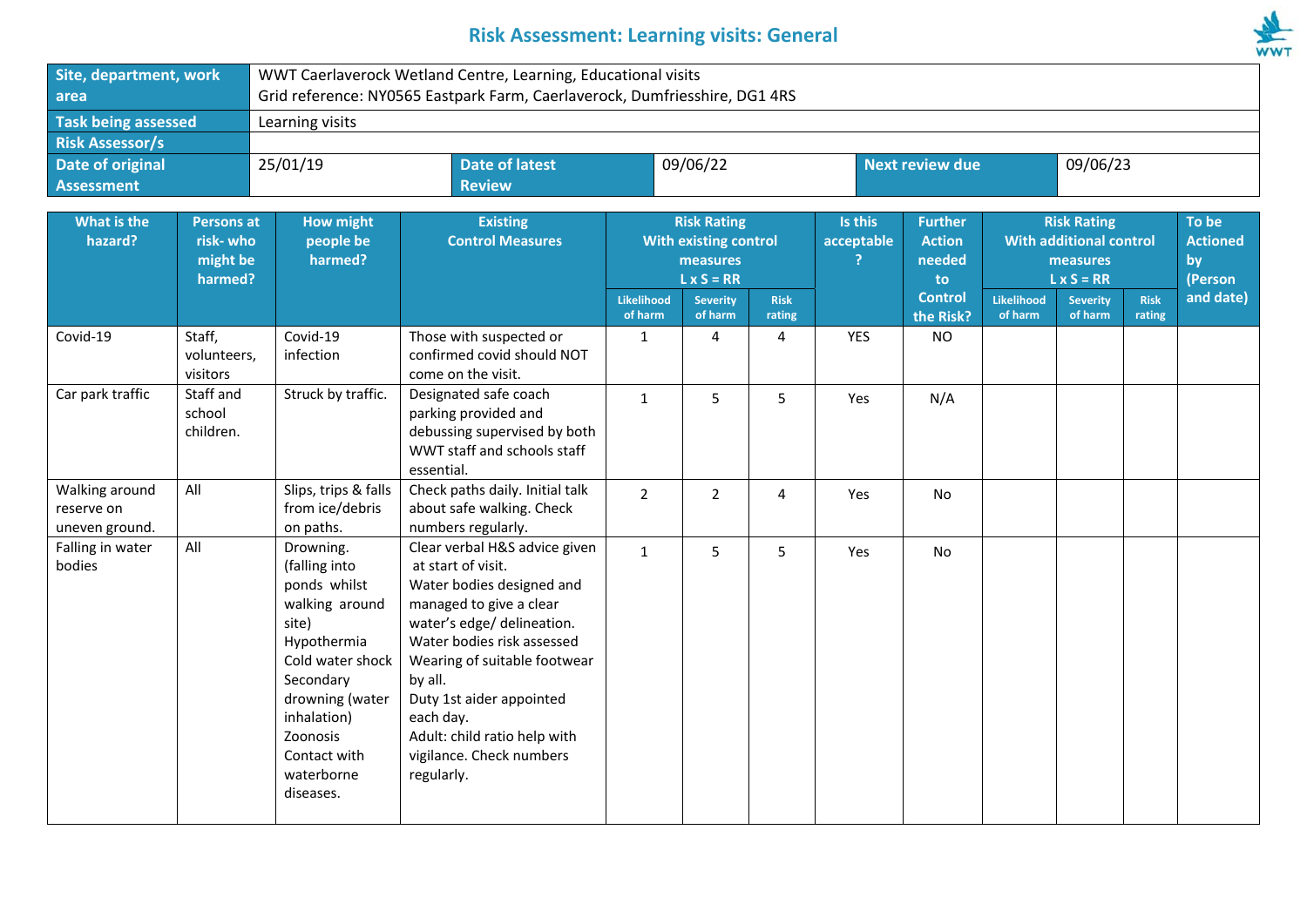| What is the<br>hazard?                             | <b>Persons at</b><br>risk-who<br>might be<br>harmed? | <b>How might</b><br>people be<br>harmed?             | <b>Existing</b><br><b>Control Measures</b>                                                                                                                                                                            | <b>Risk Rating</b><br><b>With existing control</b><br>measures<br>$L \times S = RR$ |                            |                       | Is this<br>acceptable | <b>Further</b><br><b>Action</b><br>needed<br>to. | <b>Risk Rating</b><br><b>With additional control</b><br>measures<br>$L \times S = RR$ |                            |                       | To be<br><b>Actioned</b><br>by<br>(Person |
|----------------------------------------------------|------------------------------------------------------|------------------------------------------------------|-----------------------------------------------------------------------------------------------------------------------------------------------------------------------------------------------------------------------|-------------------------------------------------------------------------------------|----------------------------|-----------------------|-----------------------|--------------------------------------------------|---------------------------------------------------------------------------------------|----------------------------|-----------------------|-------------------------------------------|
|                                                    |                                                      |                                                      |                                                                                                                                                                                                                       | <b>Likelihood</b><br>of harm                                                        | <b>Severity</b><br>of harm | <b>Risk</b><br>rating |                       | <b>Control</b><br>the Risk?                      | Likelihood<br>of harm                                                                 | <b>Severity</b><br>of harm | <b>Risk</b><br>rating | and date)                                 |
| Adverse weather                                    | All                                                  | Too cold or hot,<br>sunburn,<br>hypothermia.         | Advise sensible clothing,<br>sunburn cream and to stay<br>hydrated. Basic First Aid.<br>Knowledge of symptoms e.g.<br>heatstroke/hypothermia<br>Take extra water.                                                     | $\overline{2}$                                                                      | $\overline{2}$             | $\overline{4}$        | Yes                   | No                                               |                                                                                       |                            |                       |                                           |
| Contact with<br>insects                            | All                                                  | Stings & bites                                       | Cover skin with clothing. Own<br>insect repellent. Adults to be<br>vigilant.                                                                                                                                          | $\overline{2}$                                                                      | $\overline{2}$             | 4                     | Yes                   | No                                               |                                                                                       |                            |                       |                                           |
| Contact with<br>allergens                          | All                                                  | Allergic reaction<br>from pollen,<br>feathers, nuts. | First aid kits carried by<br>trained staff. Any known<br>allergies disclosed to First<br>Aiders before event.<br>Appropriate steps taken by<br>individuals to keep away<br>from known allergens.<br>Vigilance by all. | $\mathbf{1}$                                                                        | 5                          | 5                     | Yes                   | No                                               |                                                                                       |                            |                       |                                           |
| Nettles/thistles/b<br>rambles                      | All                                                  | Stings, scratches                                    | Warn visitors where<br>necessary. Check and clear<br>vegetation.                                                                                                                                                      | $\overline{2}$                                                                      | $\mathbf{1}$               | $\overline{2}$        | Yes                   | No                                               |                                                                                       |                            |                       |                                           |
| Fungi/berries                                      | All                                                  | Poisonous                                            | Pre-warn children, vigilance<br>by all adults.                                                                                                                                                                        | $\mathbf{1}$                                                                        | $\overline{4}$             | 4                     | Yes                   | No                                               |                                                                                       |                            |                       |                                           |
| Vehicles,<br>machinery and<br>equipment on<br>site | All                                                  | Vehicles                                             | Check site for machinery and<br>equipment. Warn drivers to<br>be vigilant and drive slowly.<br>Vigilance with group.                                                                                                  | $\mathbf{1}$                                                                        | $5\phantom{.}$             | 5                     | Yes                   | <b>No</b>                                        |                                                                                       |                            |                       |                                           |
| <b>Electric Fence</b>                              | All                                                  | Electric shock                                       | Warn children not to go near<br>electric fence. Turn it off<br>beforehand if appropriate.                                                                                                                             | $\mathbf{1}$                                                                        | 5                          | 5                     | Yes                   | <b>No</b>                                        |                                                                                       |                            |                       |                                           |
| Animals (cows,<br>sheep)                           | All                                                  | Aggressive<br>behaviour, biting                      | Keep out of areas where<br>animals are kept. Warn<br>children not to go near<br>animals.                                                                                                                              | $\mathbf{1}$                                                                        | 3                          | 3                     | Yes                   | No                                               |                                                                                       |                            |                       |                                           |